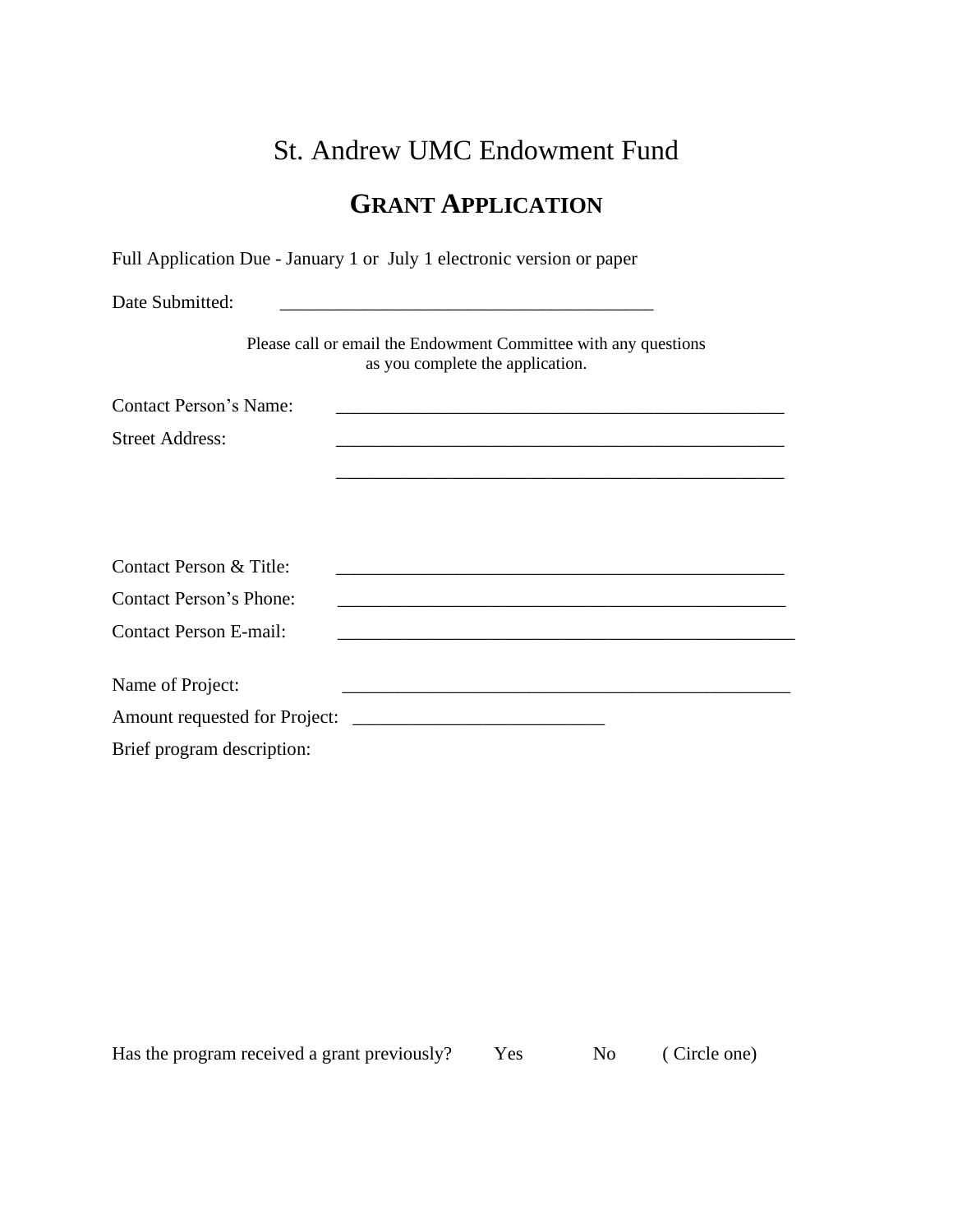**Submission Instructions**: Application may be emailed to [standrewchurch@comcast.net,](mailto:standrewchurch@comcast.net) mailed or hand-delivered to the St. Andrew Office. We will send confirmation of receipt for all applications (any delivery method) to the contact person email address below.

#### **PLEASE PROVIDE THE FOLLOWING INFORMATION ON A SEPARATE SHEET(S), USING THE QUESTION NUMBERS INDICATED.**

#### **Program Information**

- 1. Provide a description of the program or project,(**1-page maximum**), including:
- 2. What are:
	- a. The specific program goals?
	- b. How will these goals be measured?
	- c. How will the project achieve the goals?
	- d. How does the project relate to the vision or mission of St. Andrew UMC?
- 3. Who will the participants of the project be?
- 4. Are project participant's mainly church family/ members or non-church persons?
- 5. About how many persons will benefit from this project?
- 6. What difference will this project make to the participants? How will you determine success?
- 7. How will you follow up with project participants?
- 8. Identify other funding sources; both secured funding and pending sources.
- If the program/project works directly with children/youth, a copy of our Safe Sanctuary Policies must be followed. This policy can be received from the church office.

#### **Budget Information**

9. If this program has already begun, please indicate the actual total income and total expense for the last 12-month period: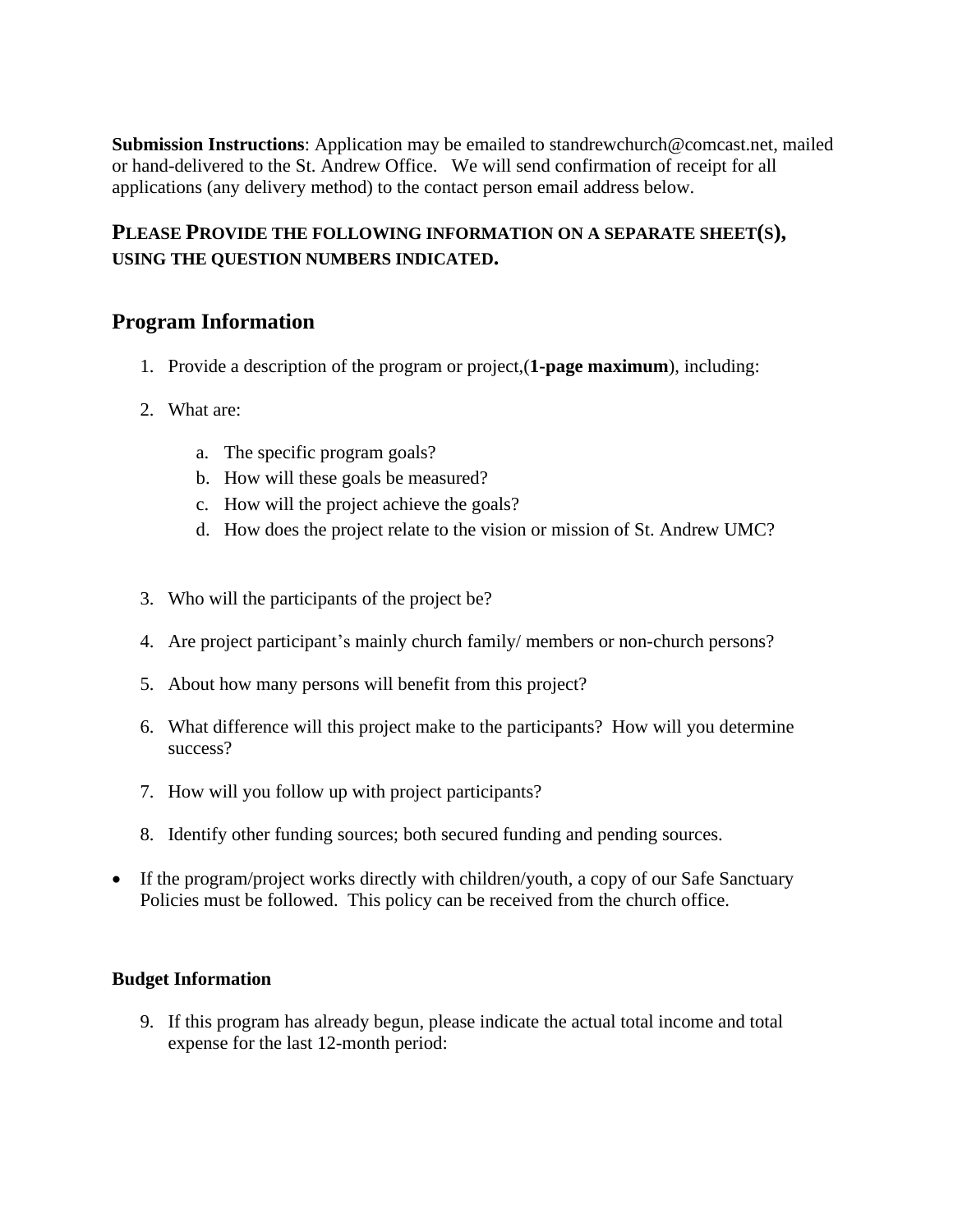Complete the Program Budget form, found below, following the instructions given.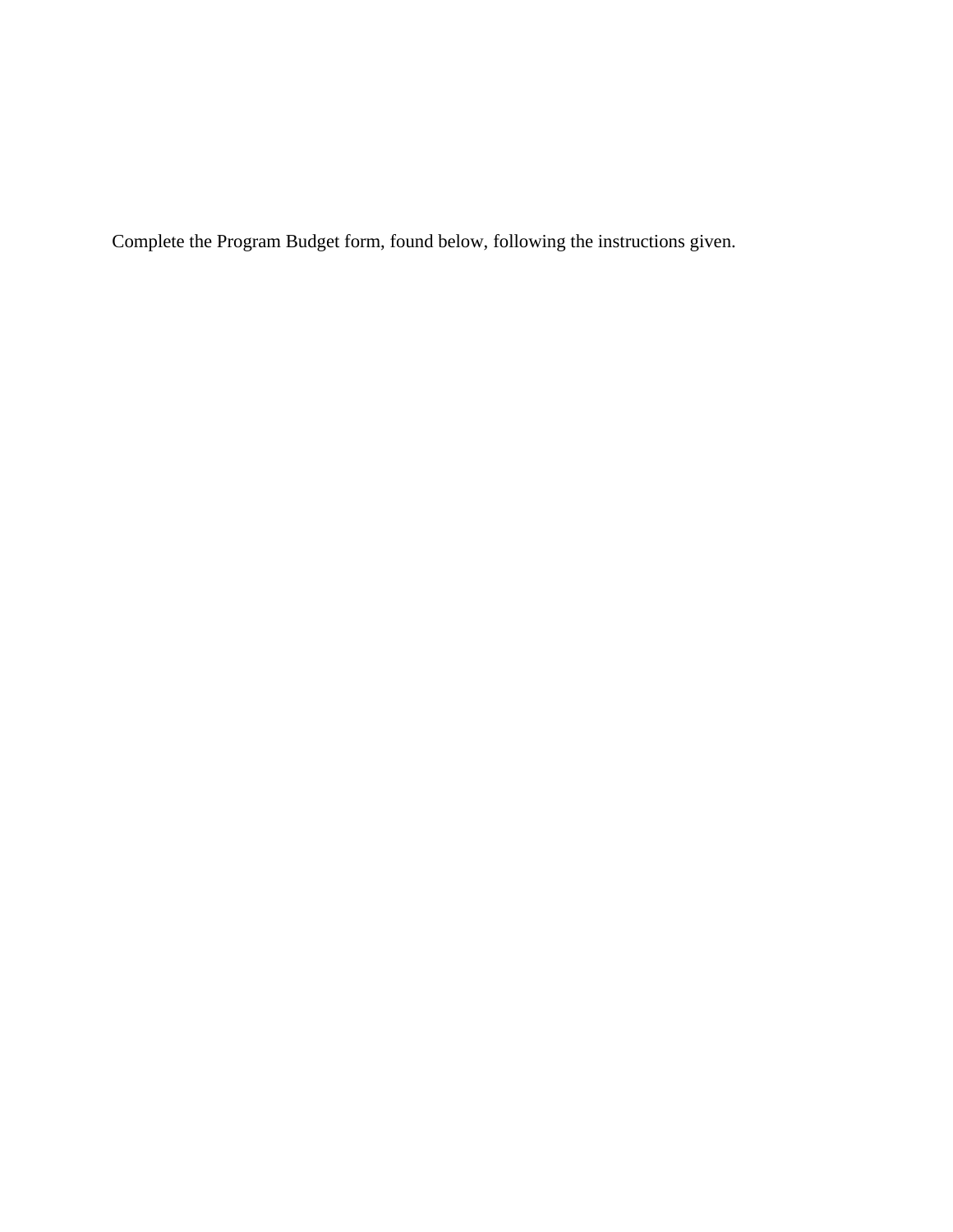### **Program/Project Budget**

Name(s): \_\_\_\_\_\_\_\_\_\_\_\_\_\_\_\_\_\_\_\_\_\_\_\_\_\_\_\_\_\_\_\_\_\_\_\_\_\_\_\_\_\_\_\_\_\_\_\_\_\_\_

Project Name:

**Instructions:** You may use this worksheet to develop and submit your program/project budget. Please list all expenses and funding for the program year that applies to this program/project. Total expenses (Line 10) should not exceed the total project funding (Line 17). **Do not submit the church operating budget**. The budget information below should be specific to the project for which you are requesting support.

**A. Project Expenses** – Include the description and amount of all costs associated with your project. Be as specific as possible. Project expenses may include salaries, payroll taxes, equipment, supplies, postage, marketing, etc.

| <b>Description of Expense</b>                 | <b>Amount</b> |
|-----------------------------------------------|---------------|
| 1.                                            | \$            |
| 2.                                            | \$            |
| 3.                                            | \$            |
| 4.                                            | \$            |
| 5.                                            | \$            |
| 6.                                            | \$            |
| 7.                                            | \$            |
| 8.                                            | \$            |
| 9.                                            | \$            |
| 10. Total Project Expenses (sum of lines 1-9) | \$            |

**B. Program/Project Funding -** Include the source and amount of all funding for your project. Funding sources may include grants, donations, fundraising, funds allocated from church or agency budget, other grants, etc.

| <b>Revenue Source</b> | Amount |
|-----------------------|--------|
| <b>++</b>             |        |
| 12.                   |        |